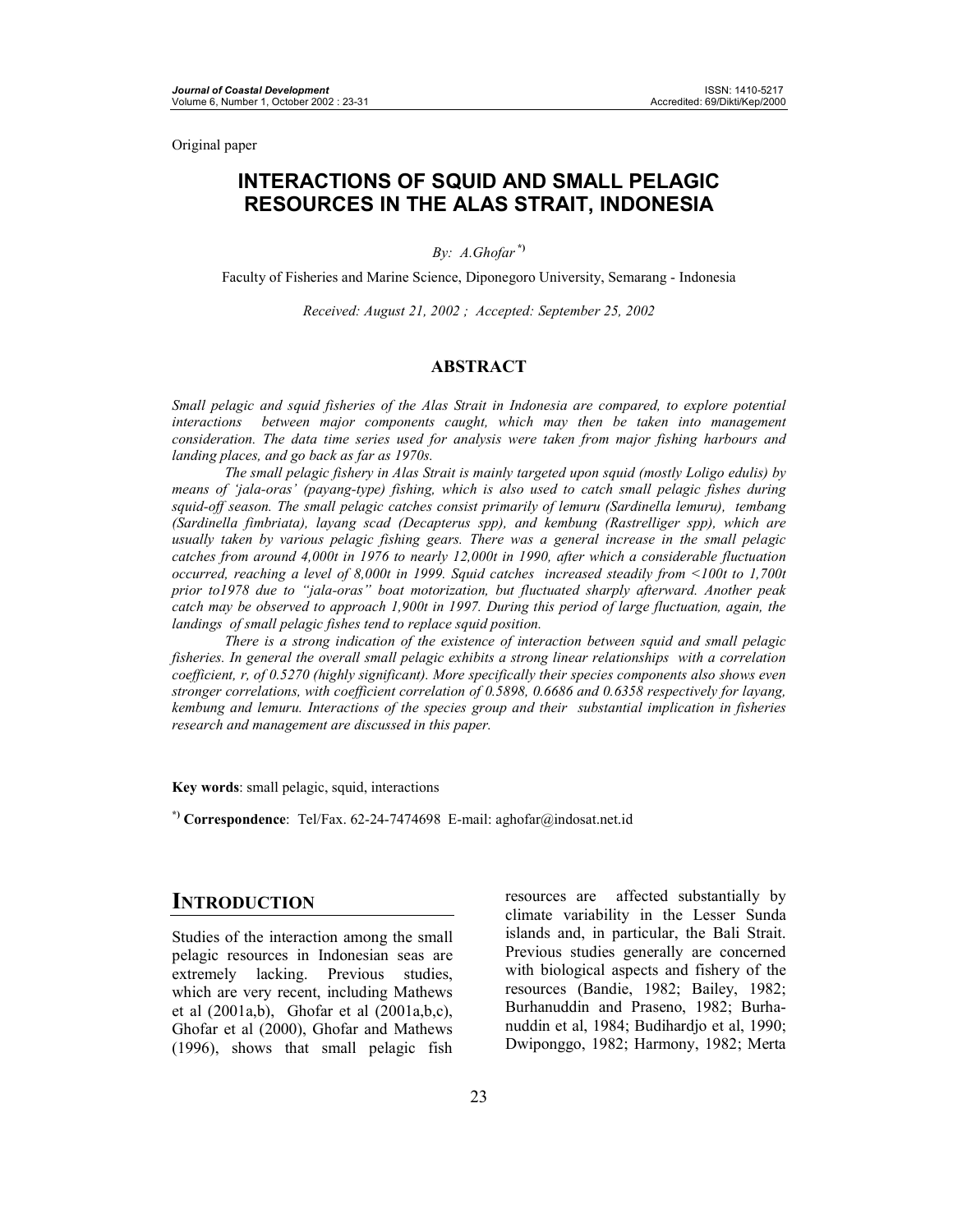et al, 1992, 1997; Ritterbush, 1975, Sujastani and Nurhakim, 1982 and Venema, 1996).

The Alas Strait is situated among the lesser Sunda Islands, between the islands of Lombok and Sumbawa, in the west and east respectively, and is connected to the Flores Sea in the north and the Indian Ocean in the south. Geographically it is bordered by 08005'S/ 116020'E to 08005'S/ 117030'E in the north, 09005'S/ 116020'E to 09005' S/ 117000' E in the south, 08005' S/ 116020' E to 09005' S/ 116020' E in the west and 08005' S/ 117030' E to 09005' S/ 117000' E in the east (Figure 1). Most of the bordering coasts of the Alas Strait are hilly areas which include the southern and northern coasts of Lombok and almost all coastal parts of western West Sumbawa. Only a minority of the coasts is low laying, and these are parts where major squid landings are made, including a major landing place at Tanjung Luar. The Strait has some shallow parts, especially those approaching the two coasts having depths of 1-20 m, but most of the Strait are more than 200 m deep, i.e. those approaching the Flores Sea and the Indian Ocean. Daily changes occur in water masses transporting from the south to north, and back; this alternating current is usually strong.

 The Alas Strait fisheries are supported almost entirely by artisanal fishers. Several fishing gears operating in the area include the 'jala-oras' (a light lured, lampara-type seine net), 'bagan perahu' (boat lift-net), 'pukat pantai' (beach seine), 'jaring klitik' (drift gillnet), 'jaring insang tetap' (set gillnet), 'rawai tuna' (tuna long line) and fish traps. The catches usually consist of about 40 fish species and about 20 others (crustaceans, molluscs, mammals and sea weeds). These include clupeids, carangid, scombroids, sphyrhaenids, mugilidae, sharks, rays, histiophoridae, stromateids, exocoitidae, belonidae, pomadasyidae, lutjanidae, leiognathidae, squids, cuttlefishes, clam, mussels, cockles, prawn, crabs and

lobsters. Observations on stomach contents of major component of the ecosystems. Showed that whereas cephalopods are predators of most of these fish species, they are preyed upon by major commercial fishes, i.e. *Katsuwonus pelamis, Thunnus albacares, Euthynnus affinis, Selar crumenopthalmus, Decapterus macrosoma, Rastrelliger brachysoma*, *Epinephelus fuscoguttatus, Argyrops spinifer, Lutjanus russelli, and Charcarhinus amboinensis*.

 The Alas Strait has been one of the major contributors to the country's cephalopod landings identified 15 species of cephalopods occurring in the area, but the landings consist predominantly upon two loliginid squid, *Loligo edulis* and *Uroteuthis bartschi*. The existing fishery runs on artisanal basis, using 'Jala-Oras', a payang-like gear which employs light to attract the scattered squid. Other significant fishery is the small pelagic multigear fishery which predominantly catches lemuru (*Sardinella lemuru*).

The fisheries data of the Alas Strait had been recorded since the early 1960s. Geographically the Strait links the districts of East Lombok and West Sumbawa. The fishery in West Sumbawa is almost exclusively directed toward the Flores Sea, and there is no landings' partition between the Strait and the Flores Sea. Collection of the latter district's fisheries statistics started later in 1976. Since the West Sumbawan contribution to the Alas Strait squid fishery is relatively little, the East Lombok statistics may be regarded as representative of the whole Alas Strait.

# **MATERIAL AND METHODS**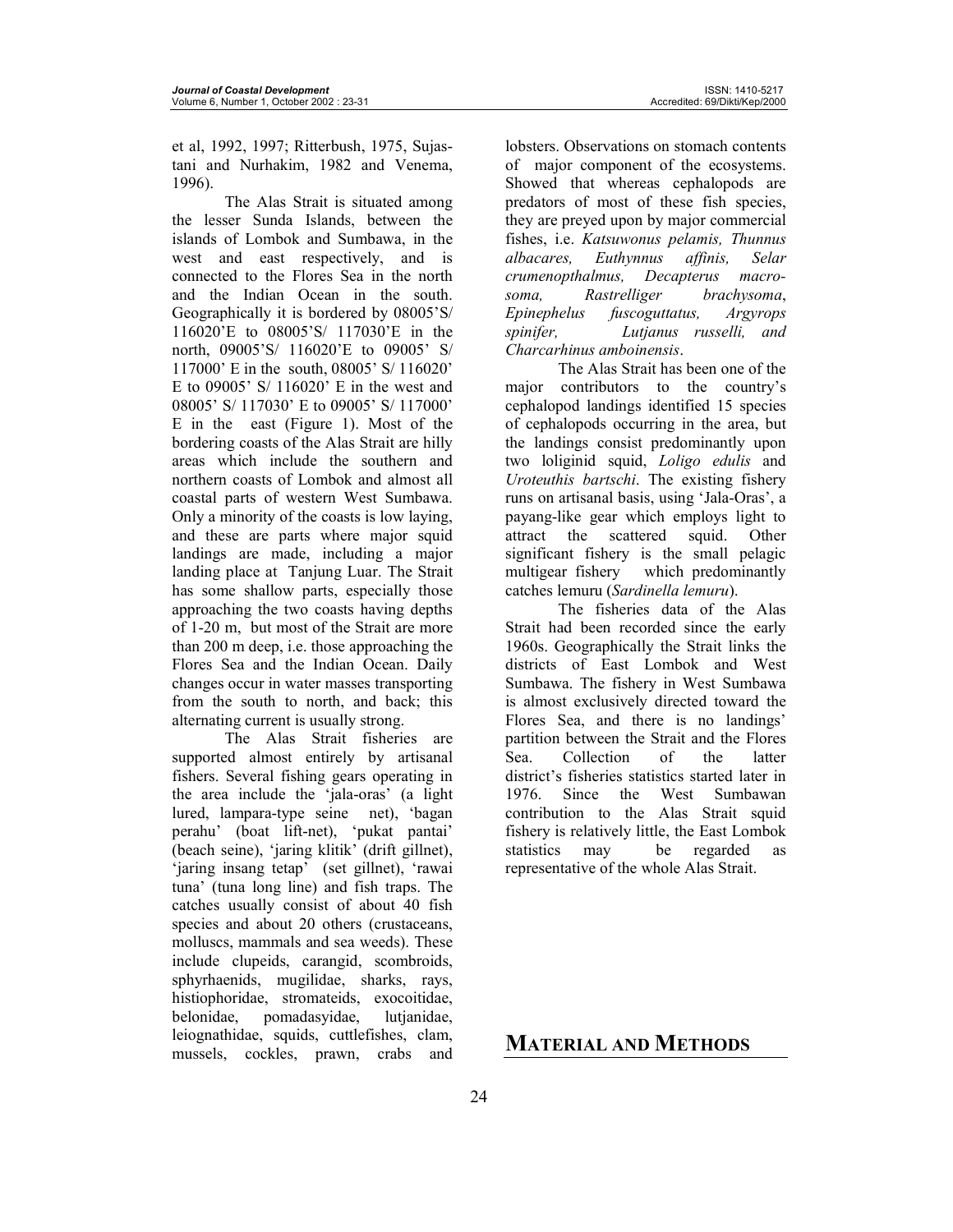#### **Data Collection**

Catch data for small pelagics and squid are published annually by the *Dinas Perikanan, Tingkat I* (Provincial Fisheries Offices) located in Mataram for Lombok and the province of West Nusa Tenggara (including landings from the Alas Straits and the west coast of Sumbawa). The data collected covers a period of 24 years time series from 1976 to 1999. Data are also collected from *Dinas Perikanan Kabupaten* (Lombok Timur and Sumbawa Barat) and major landing places in Tanjung Luar and Labuhan Lombok. Catch data from these sources were combined so as to obtain data by stock/fishery, rather than by province or *kabupatens*.

Fishing effort data are produced annually by the same sources, but need an even more careful review. Depending on the Province and the fishery, effort data may be quite precise and involve the number of gear or fishing units; or, alternatively, only the number of permits issued maybe recorded; some times the type of data recorded change during the time series: such changes can only be ascertained through direct interviews with informed and sympathetic officers.

Data on Alas Straits squid and lemuru landings are available from 1975 onwards. Lemuru are taken here using small purse seines, but, as for the squid effort data, critical details on how the fishery has changed are lacking.

#### **Data Analysis**

Plots were made to explore potential interactions between small pelagic, its components, and squid catches. Linear correlation and regression models are applied further to examine the extent and the forms of their relationships.

#### $Y = a - b$ .  $X$

Where Y is the dependent variable (squid catches in metric tons), X is the independent variable (small pelagic catches, in metric tons, including total small pelagic and three major species: layang, kembung and lemuru), a is the intercept and b is the slope.

## **RESULTS AND DISCUSSION**

#### **Trends and Interactions in Landings**

The development of squid and the small pelagic fisheries in the Alas Strait from 1976 to 1999 is shown in Figure 1. There was a general increase in the small pelagic catches from around 4,000t in 1976 to nearly 12,000t in 1990, after which a considerable fluctuation occurred, reaching a level of 8,000t in 1999. The small pelagic is basically caught by small purse seines and 'jala oras' and other pelagic gears. The strait is exclusively the only place in Indonesia where a clearly-targeted squid fishery occurs. The number of 'jala-oras' boats was 60 units in 1960 (Badarudin, personal communications). In 1976 the number of jala oras was almost 700 units. This approximately twelve-fold increase of fishing effort has had an impact on squid landings, which increased roughly seventeen times from 70 tons to over 1,200 tons during this periods. However, when fishing effort was pushed further to about 730 units by means of fishery motorization in 1979, the landings declined to about 1,000 tons as a result. Unfortunately, the increase of fishing effort during the successive years was uncontrollable, reaching a record of over 1,700 units in 1981. As a result a drop to almost a half in squid landings was unavoidable, and the following years were marked by remarkable fluctuations in landings.

 Unlike squid which almost entirely fished by 'jala oras', small pelagic are usually captured by a number of fishing gear: (most to less important) purse seine,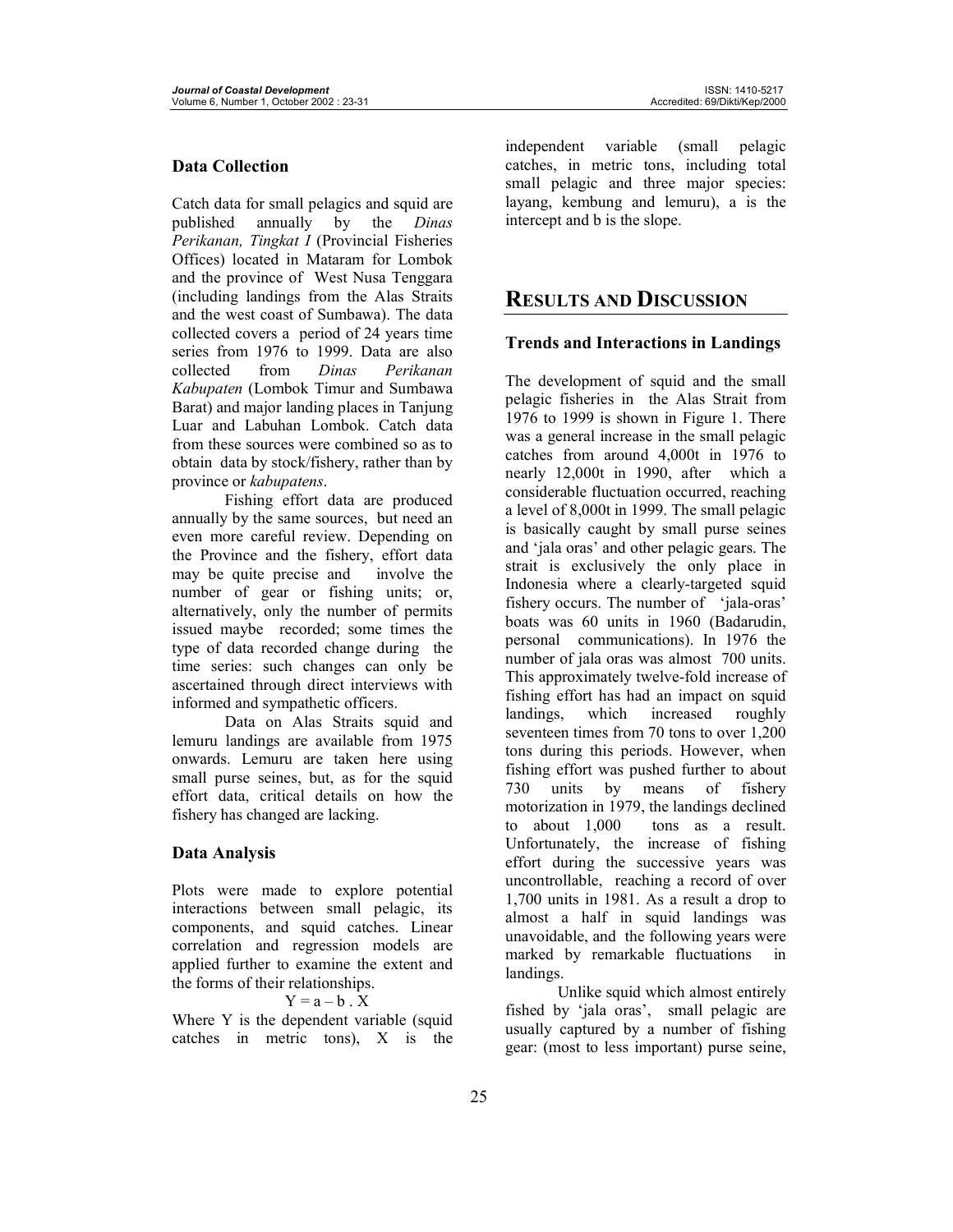'jala oras', 'jala rumpon', 'jaring bendera' and 'bagan tancap'. During the period of big squid landings at Tanjung Luar, there is usually less lemuru landed. Squid landings decreased from 106 tons to 38 tons in 1993-1994, during which lemuru landings increased from 3,476 tons to almost 3,900 tons. The following years

were marked by significant increases in squid landings to 446 tons (1995) and 1,257 tons (1996), but decreases in lemuru landings were also observed to 1,760 tons and 49 tons, respectively. In 1997 landings were about 300 tons of squid and 1,466 tons of lemuru.



**Fig. 1.** Comparisons of squid and small pelagic catches in the Alas Strait

There is a strong indication of the existence of interaction between squid and small pelagic fisheries. Figure 2 shows in general that the overall small pelagic exhibits a strong linear relationships with a correlation coefficient, r, of 0.5270 (highly significant,  $P \, < \, 0.01$ ). More

specifically their species components also shows even stronger correlations, with coefficient correlation, r, of 0.5898, 0.6686 and 0.6358 respectively for layang, kembung and lemuru (Figure 3 and Table 1).

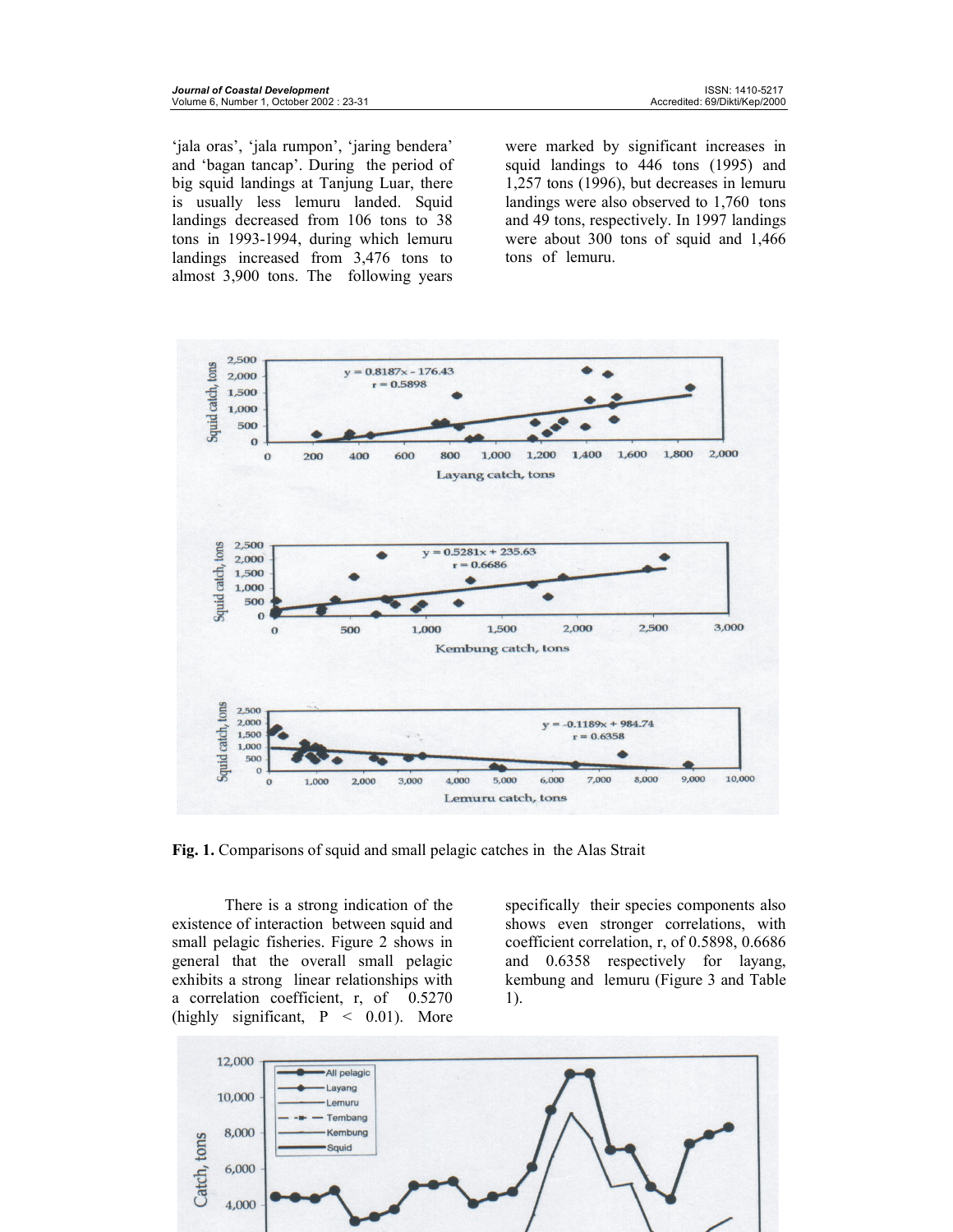

**Fig. 2**. Relationships between small pelagic and squid catches in the Alas Strait

**Fig. 3**. Relationships between 3 small pelagic species and squid In the Alas Strait

| <b>Table 1.</b> Correlation and regression representing the relationships of Small pelagic resources |  |
|------------------------------------------------------------------------------------------------------|--|
| in the Alas Strait                                                                                   |  |

| <b>Relationship</b> | Regresion               |        | <b>Remarks</b> |
|---------------------|-------------------------|--------|----------------|
| Squid-Small pelagic | $Y = -0.1067X + 1326.1$ | 0.5270 | P < 0.01       |
| Squid-Kembung       | $Y = 0.5281X + 235.63$  | 0.6686 | P < 0.01       |
| Squid-Layang        | $Y = 0.8187X - 176.43$  | 0.5898 | P < 0.01       |
| Squid-Lemuru        | $Y = -0.1189X + 984.74$ | 0.6358 | P < 0.01       |

The results (Figure 2, Figure 3 and Table 1) suggest that kembung and layang which are taken in squid catches, probably share the same ground and at the same

time with squid (indicated by positive slope of the regression line, b). The squid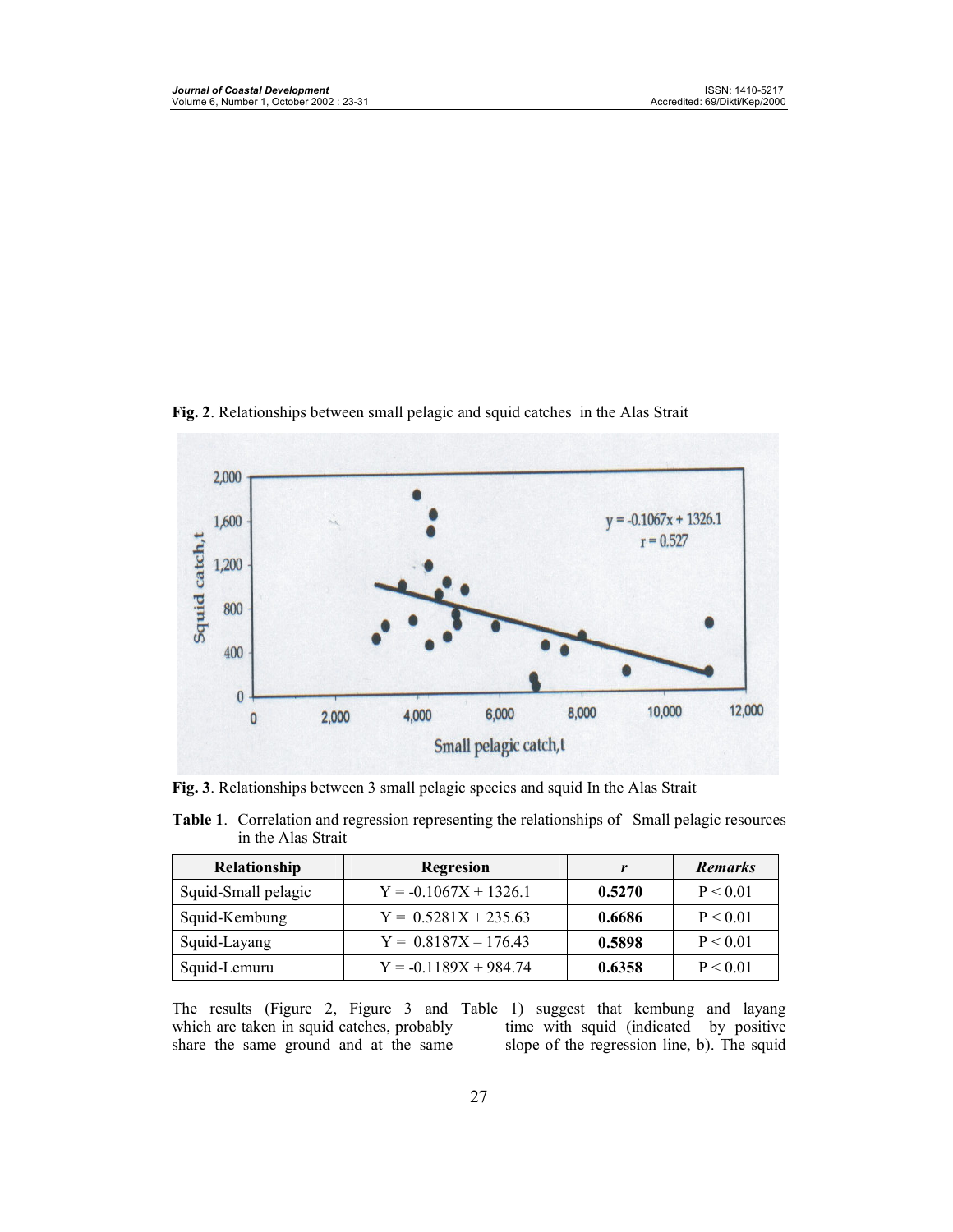uses the southern part of the strait, in the vicinity of Tanjung Luar and southward, to spawn, while kembung and layang probably feed in the same area and at the same time of the year. It is also evident that young squid is one of the most important constituents in the diet of kembung (*Rastrelliger brachysoma*) and of layang-scad (*Decapterus macrosoma*). On the contrary, lemuru is usually taken during the squid-off season, although primarily by the same (jala-oras, plus small purse seine), and this results in negative slope. This is undoubtedly a natural fishing strategy taken by the fishermen, to sustain their incomes.

Similarly all small pelagic combined show the negative slope, as they mostly consist of lemuru. In any way, all the above evident of the strong relationships among small pelagic and squid fisheries suggests that no single measure would be effective for their rational management. Impacts on one fishery will certainly further affects other fisheries, and vice versa. Careful monitoring program will be effective in providing strong basis for management, as long as the above components are equally considered.

## **Implication to Research and Management**

The above evidence of interactions suggests that changes in landings of one species affect the other species, and therefore management should take into account such interactions. Careful, continuous monitoring of the biology of major constituents of small pelagic and squid resources should be carried out. The data collected should include length, weight, hard parts (otolith for fish and statolith for squid) examination, stomach content and reproductive aspects. Also there is a need to collect climatic and oceanographic data and to identify which of these potentially affect the landings of any of the above species.

These attempt would support application of more dynamic fisheries models, such as CLIMPROD and ECOPATH.

For the Alas Strait squid resource which features mass post spawning mortality, plus the given artisanal nature of the fishermen and existing socioeconomic conditions, limitation and regulation of fishing or mesh size do not seem realistic. As far as the biological data are concerned, there is a need for continuous monitoring of size frequency data, preferably through maintaining better communication with 'gudang' owners, which makes it possible to use 'gudang' as research sites. Carefully designed monitoring program would allow the state of the fishery to be assessed more appropriately (i.e. to determine whether the resource is recovering or continuing to decline) and to establish a fishery forecasting plan. A thorough study of the ecology of cephalopods also need to be performed. Suggested the links between a number of tuna species and the cephalopods. As the tuna fishery has been expanded, there is an immediate need for quantitative studies of the stomach contents of the tunas. The study should also involve tuna resource assessment, and the interaction which probably occurs between the existing squid and small pelagic fisheries and the developing tuna industry.

Increasing fishing pressure upon squid and small pelagic resources of the Alas Strait clearly associated with the fulfilment of basic demand (livelihood) of the fishermen.

The almost complete dependence of local fishermen to outside capital providers, who are interested merely on<br>immediate profit gain, is clearly immediate profit gain, is clearly responsible for the continuous destruction to the fishery sustainability. Some actions are required to prevent the fishery from further depletion; these may involve: (1) replacement of existing capital owners by public company; (2) consistent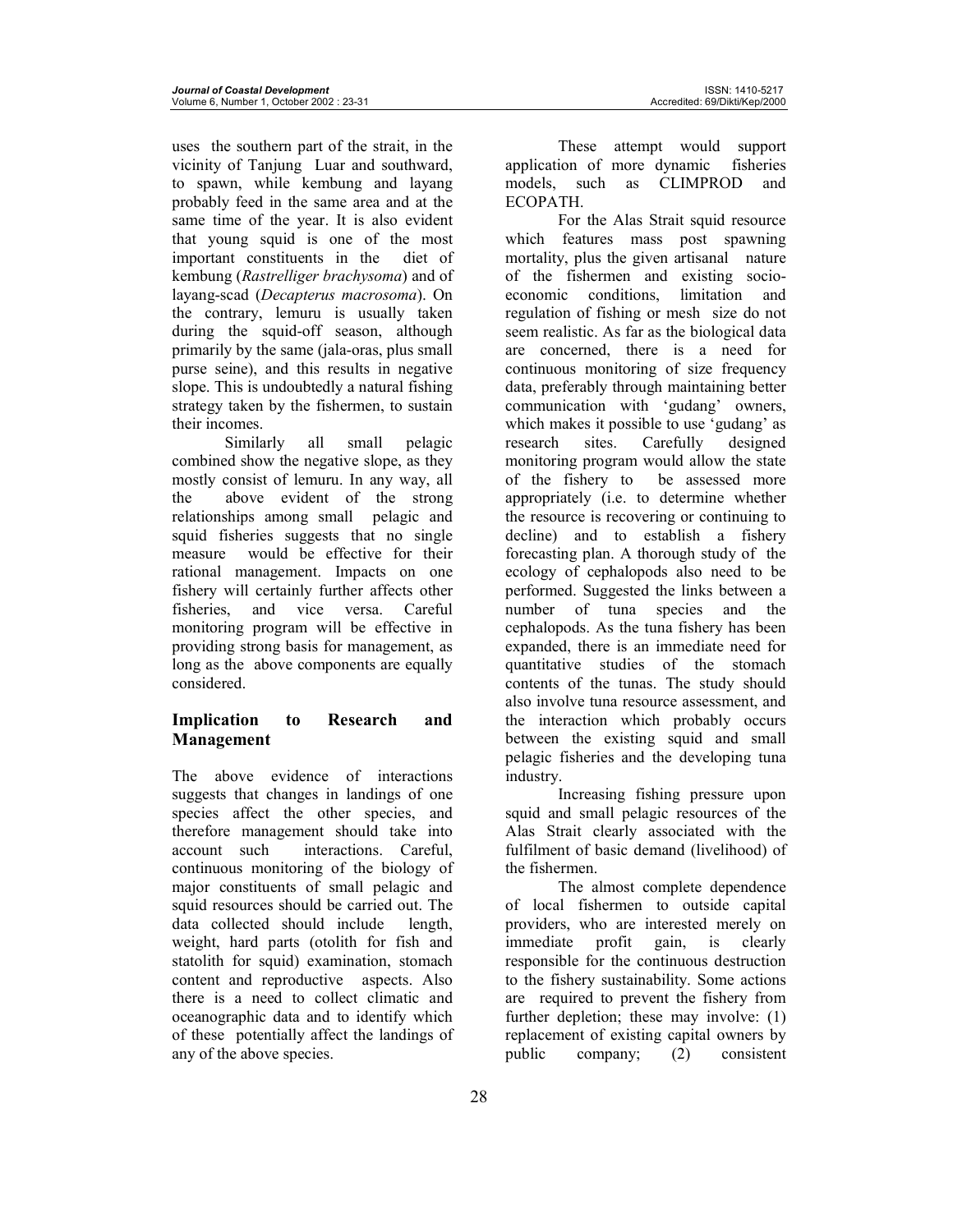enforcement to control irresponsible fishing. There is also an increasing need to establish a better relationship between the management and the local informal leaders (particularly the powerful *Pak Guru*), through whom programs of improving community's education and life standard may be expected to be performed to a great part.

In 1983, the Directorate General of Fisheries initiated the so-called "Small-Scale Fisheries Development Project (SSFDP)" in Lombok (1983-1993) with German technical assistance in: (1) resources monitoring, fishing technology, fish processing and socio-economic considerations; (2) support and guidance given to fishing groups (30 groups in total) established by local fishers at the east coast of Lombok (Lombok Timur). Each group consisted of four members, operating a newly designed fishing boats, equipped with tuna drift gillnets, acquired on a credit basis. During the last years of SSFDP implementation, independent boat owners operating at the east and south coast of Lombok started to equip their units with drift nets recommended by the project, adding to the 30 existing assisted-project boats.

In 1979 introduction of purse seine in Tanjung Luar by the Fisheries Office through *KUD Mina Bahtera Hidup*. Strong negative responses from artisanal fishers fighting against it, but due to better catch, some fishers (juragans, prosperous fishers) were attracted to use the new fishing gears. In March 1993 the Village Master intended to develop a Muncar-type purse seine, and lead to a mass strike against it in 1994, delivering their request to the District's Parliament to solve accelerating conflict and to regulate the fisheries. In November 1994 an agreement (locally called "Awiq-Awiq", issued in the Village Master Decree No. 04/LMD/1994) was set up between conflicting parties and supported by all components within the community at Tanjung Luar so as to: Set up fishing

borders and zones in Tanjung Luar: artisanal ('payang oras") fishers reserved the right to fish within Zone 1 (0-3 nm), and as far as no friction (with others, more developed-fishers) they are allowed to fish in Zone 2 (3-6 nm). Purse seiners are allowed to fish in Zone 2, or 3 without friction. Gillnets are allowed to fish in Zone 3 (6-12 nm), or Zone 4 without friction. Tuna long line are allowed to fish in Zone IV (12 nm up to EEZ). Artisanal fishers are basically allowed to fish in all zone so long as no conflict arises and they can afford.

Sanction to the misconducts against the rules as of (1): caught purse seiners operating in Zone 1 will be subject to the submission of their catches to Village for people's need. If the case is performed 3 times by individual fishers or purse seines, all cathes will be taken for Village need and their seines will be taken by law.

All of the above processes will be performed with inclusion of existing community participation, including "*Hukum Adat*".

Establishment of a Committee for Marine Fisheries Management (*Komite Pengelolaan Perikanan Laut, KPPL*) at Tanjung Luar, 20 November 1999, major components include: Bupati Lombok Timur, Head of District Fisheries Office at Selong, and informal leaders with major task of running its mission of harmonious systems in coastal and marine environments, establishing a Fisheries Forecasting Center and MCS systems.

Equally important is to note that the general regional development policy of establishing: "*Gerbang Masa Depan*" (the Future Gate), namely "*Gerakan Pembangunan Masyarakat Pantai*" as a theme, with many other programs such as Community-based Fisheries Management (*Pengelolaan Perikanan Berbasis Komunitas* (as in Tanjung Luar: Awiqawiq), *Komite Pengelolaan Perikanan Laut*, Fisheries Co-management Project, Coastal Fisheries Resources Management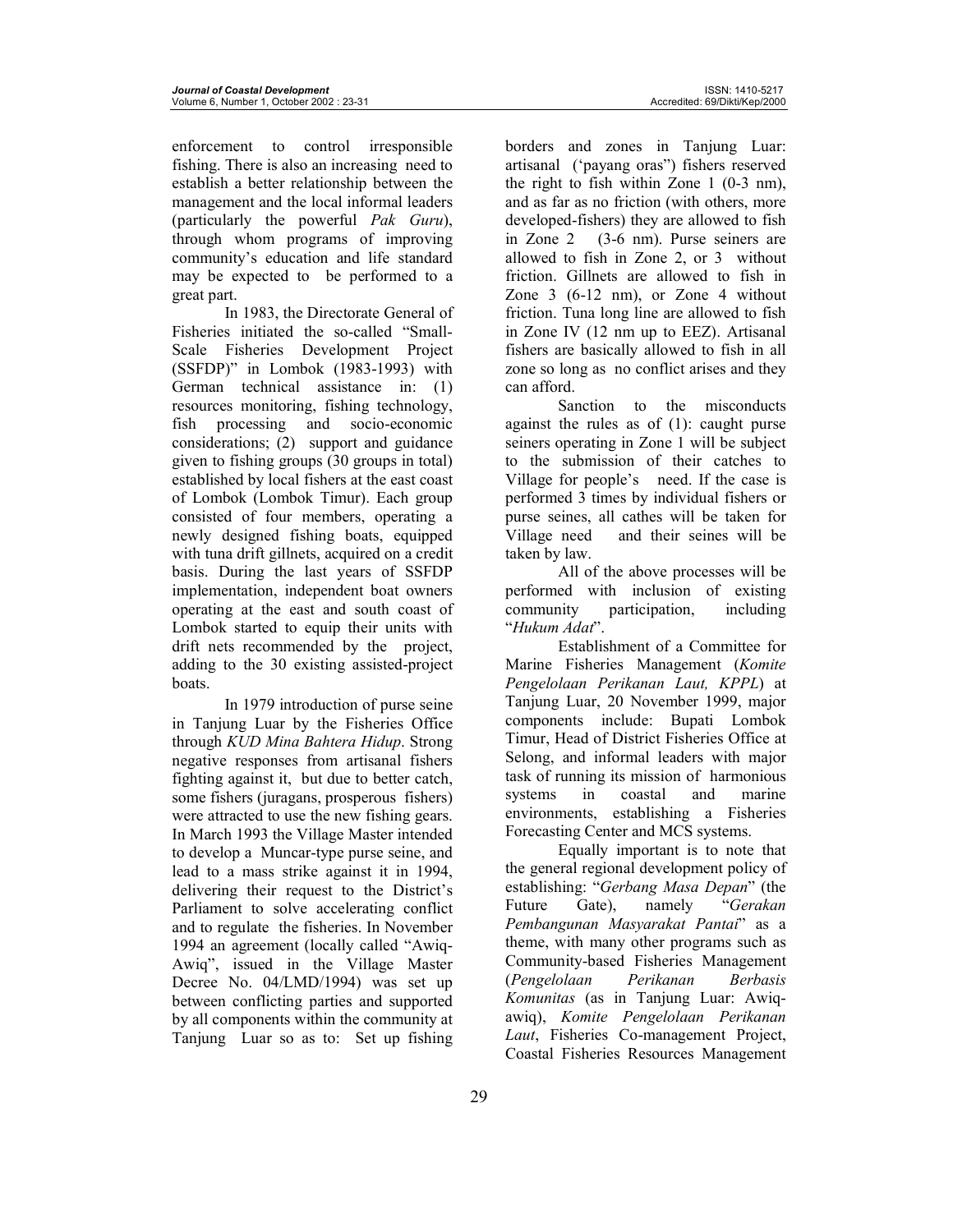(*Pengelolaan Sumberdaya Perikanan Pesisir dan Laut*), would likely to be ineffective, unless these are managed properly in an integrated scheme, which so far has not been an easy task.

 The "many phrases" as the projects usually name would puzzle the simple, modest fishing communities, until these projects prove to be addressing the actual need of the people. Only by this can they be expected to sustain their resources and to follow critically the on-going activities.

## **CONCLUSION**

There is a strong indication of the existence of interaction between squid and small pelagic fisheries. In general the overall small pelagic exhibits a strong linear relationships with a correlation coefficient, r, of 0.5270 (highly significant). More specifically their species components also shows even stronger correlations, with coefficient correlation of 0.5898, 0.6686 and 0.6358 respectively for layang, kembung and lemuru. There is a clear need of: (a) continuous monitoring of biological data of major species in the fishery; (b) more focused, effectively managed coastal and fisheries programs that regionally exist, so as to revitalize the development of the fisheries involving the real participation of all the stakeholders.

## **REFERENCES**

Badruddin, D. Arief and F. Cholik. 2001b. "Integrated Impacts of El-Nino on the Coastal Zone and the Aquatic Production Systems of Indonesia." *Proc. Seminar Mengantisipasi* 

*Dampak Variabilitas Lingkungan dalam Bidang Kelautan dan Perikanan*. Jakarta, 28 Maret 2001.

- Bailey, C. 1982. "Social Science Contribution to Understanding the Bali Strait Lemuru Fishery." *Prosiding Sem. Perikanan Lemuru*, Banyuwangi 18-21 Januari 1982. Pros. No. 2/SPL/82: 271-275.
- Bandie, M. J. 1982. "Status Perikanan Lemuru di Jawa Timur." *Prosiding Sem. Perikanan Lemuru*, Banyuwangi 18-21 Januari 1982. Pros. No. 2/SPL/82: 37-53.
- Burhanuddin and D.P. Praseno. 1982. "Lingkungan Perairan Selat Bali." *Prosiding Sem. Perikanan Lemuru*, Banyuwangi 18-21 Januari 1982. Pros. No. 2/SPL/82: 27-32.
- Burhanuddin, M. Hutomo, S. Martosewojo and R. Moeljanto. 1984. *Sumberdaya Ikan Lemuru*. Lembaga Oseanologi Nasional, Lembaga Ilmu Pengetahuan Indonesia. 70pp.
- Budihardjo, S. E. M. Amin and Rusmadji. 1990. "Estimasi Pertumbuhan dan Tingkat Kematian Ikan Lemuru di Selat Bali." *Jurnal Penelitian Perikanan Laut*, 55: 79-90.
- Dwiponggo, A. 1982. "Beberapa Aspek Biologi Ikan Lemuru, Sardinella spp." *Prosiding Sem. Perikanan Lemuru*, Banyuwangi 8-21 Januari 1982. Pros. No.2/SPL/82: 75-88.
- Ghofar, A. 2001a. "The Use of Environmentally Sensitive Model in the Management of the Bali Strait Sardine Fishery. Proceeding of the *FAO/DGF Workshop on the Management of Oil Sardine Fishery in the Bali Strait*.